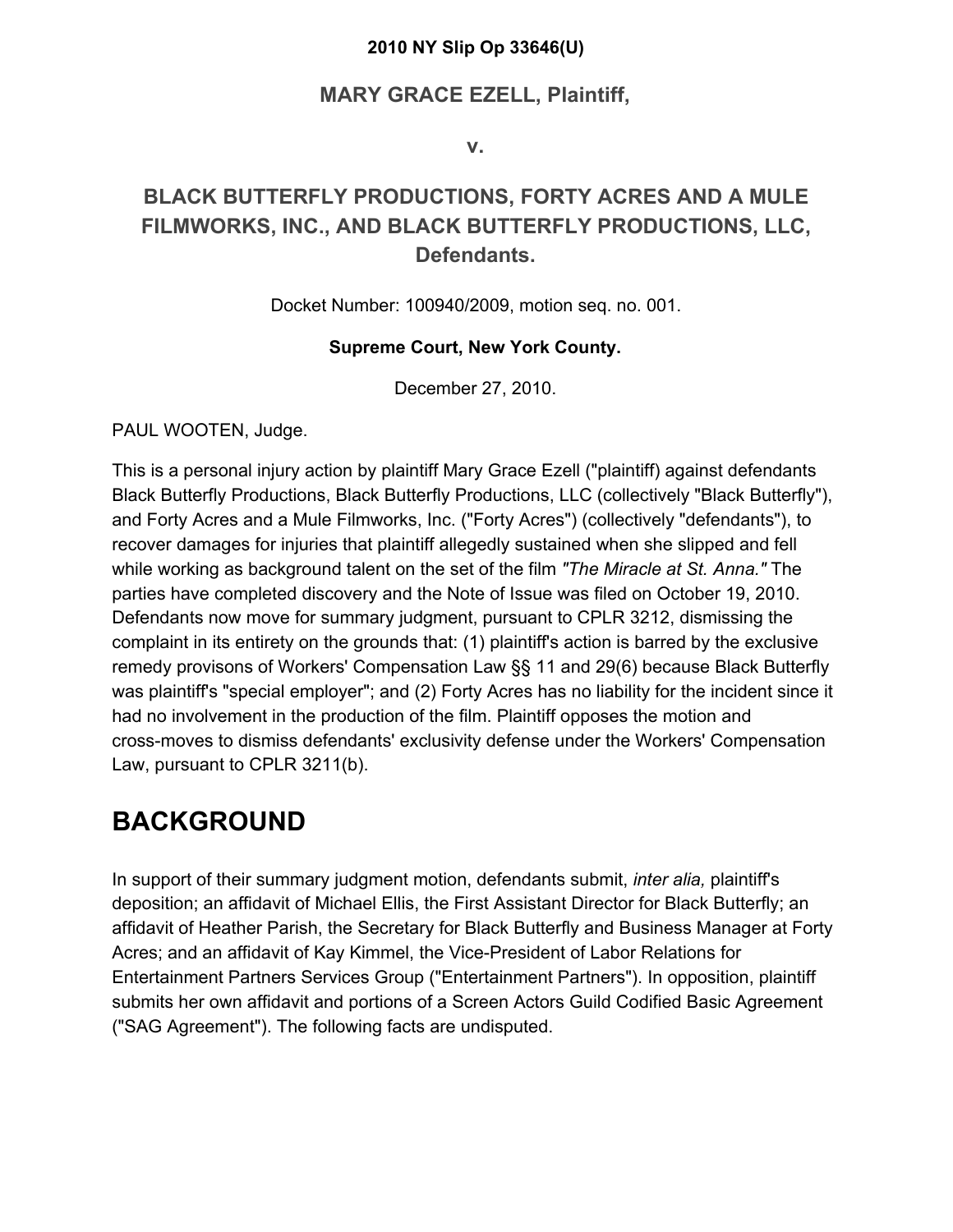### **A. The Parties**

Plaintiff is a professional actress and member of the Screen Actors Guild ("SAG") union. Black Butterfly is an entity that was formed solely for the purpose of producing the film *"The Miracle at St. Anna"* a union film directed by Shelton Spike Lee ("Lee").<sup>[1]</sup> Forty Acres is Lee's permanent production company, and had no involvement in the production of the film.

On October 2, 2007, Black Butterfly executed a Personnel Services Agreement ("Personnel Agreement") with Entertainment Partners, which is a company that provides payroll services and workers' compensation benefits to movie production companies.[2] Under their agreement, Entertainment Partners was to assist Black Butterfly in paying their employees and paying union benefits to the appropriate benefit funds or plans for the production of "T/7e *Miracle at St. Anna."*

Pursuant to the terms of the Personnel Agreement, Black Butterfly was responsible for hiring all personnel for the film and had the ultimate authority to direct, control, and supervise its employees. Black Butterfly was also responsible for day-to-day supervision and direction of film personnel. Entertainment Partners retained a general right to supervise personnel, but such supervision was subject to any instructions or requirements of Black Butterfly, and in the event of any disagreement, Black Butterfly's decision was final. The Personnel Agreement also specifically provided that Entertainment Partners was the "general employer" of film personnel, and that Black Butterfly was the "special employer."

In accordance with the terms of the Personnel Agreement, Black Butterfly hired all of the personnel for the film. Ellis, along with other Black Butterfly employees, was responsible for day-to-day supervision and direction of all background talent, which included advising the background actors about the scene that was being shot, what role they were playing in the scene, and what they needed to do for the scene. Ellis also had authority to terminate all background talent hired for the film. Every person hired by Black Butterfly was paid by Entertainment Partners upon submitting a voucher. Entertainment Partners, as the general employer, carried a workers' compensation policy for all of its employees.

According to the affidavits of Ellis and Kimmel, no one at Entertainment Partners hired, supervised, or gave any direction to plaintiff at any time. No one from Entertainment Partners was ever present on location during the filming or casting of the film.

# **B. The Incident**

According to plaintiff's affidavit, on January 11, 2008, plaintiff was contacted by a film casting company about working as background talent on the film. . The only description of the scene was that she was to play a customer in a post office and that the story was set in the winter of the 1980's. There was no mention of any stunt work or a murder scene.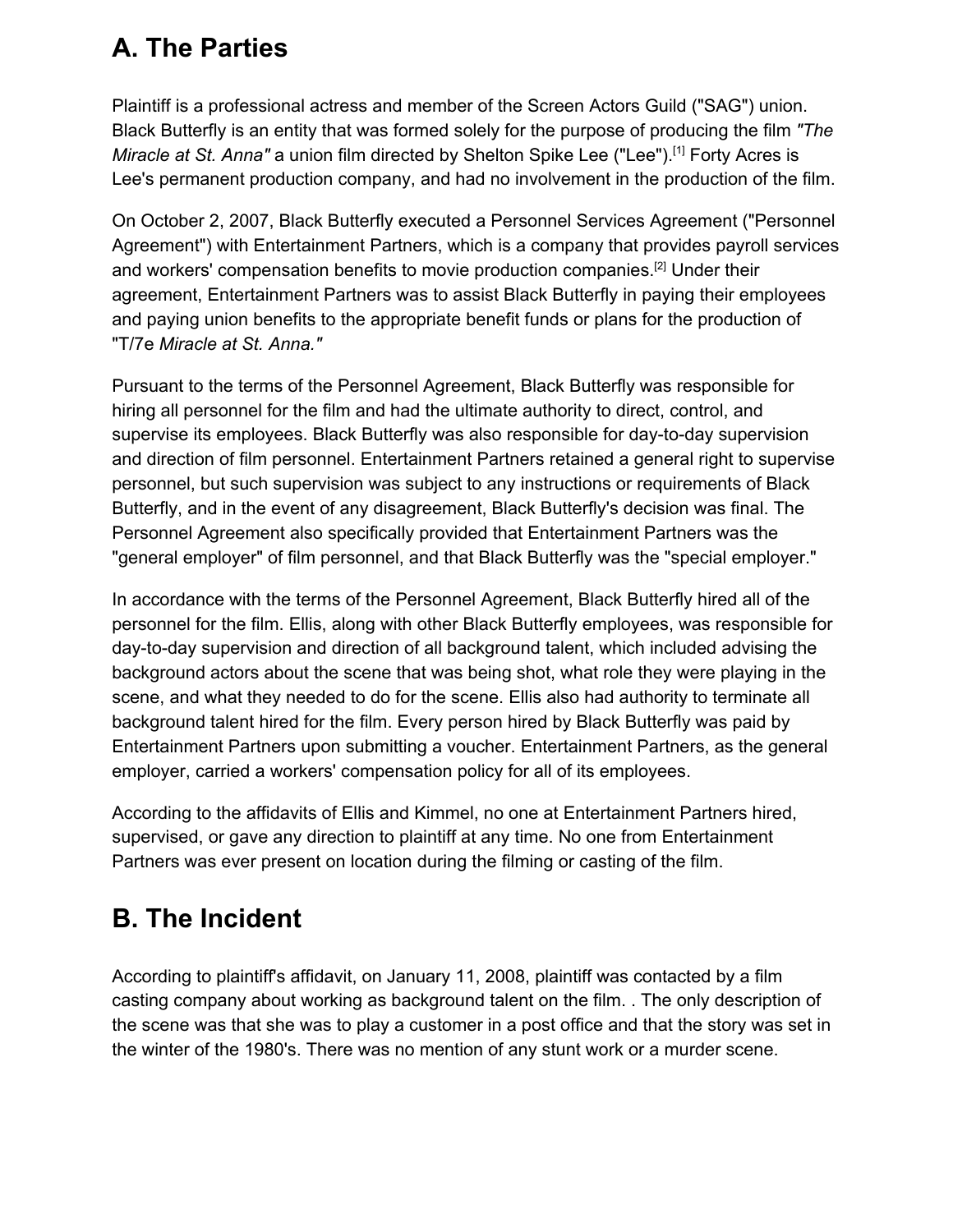On January 14, 2008, plaintiff reported to the set at 49-51 Chambers Street, New York, New York. There were a couple of production assistants from Black Butterfly present, but no one from Entertainment Partners or the casting company were present. Following a lunch break, the background actors entered the room where the scene was to be filmed and Lee, the film's Director, picked plaintiff and four others to be in the line of customers next to the principal actors in the scene. None of the background actors knew what the scene was about or what action was entailed at that point.

Immediately thereafter, plaintiff overheard a safety meeting involving the camera crew and the stunt coordinator regarding the use of a firearm for the scene that plaintiff was involved in. At the end of the meeting, Ellis provided a run down of what the scene would entail. Plaintiff was cast in an action scene that involved a murder of a man that was situated directly next to her. Upon the discharge of a firearm, ninety-one background actors were to start screaming and frantically run toward the nearest exit in unison. Plaintiff had a shawl tied around her upper body that affected her balance and coordination. During the second take of the scene, she allegedly slipped and fell resulting in injuries. A claim was subsequently submitted to Entertainment Partners for workers' compensation benefits, and plaintiff received worker's compensation from its policy in connection with the incident.

Plaintiff concedes that no one from Entertainment Partners ever gave her any directions on the day of the accident. She takes the position that the post office scene was a "dangerous stunt scene," and that pursuant to a union contract between defendants and SAG known as the SAG Agreement, defendants were required to submit a description of the scene to SAG, notify the background talent of the nature of the scene during the casting call, and obtain consent in order to proceed with the stunt work. She alleges that defendants failed to notify her of the nature of the scene or to gain her consent, and thus violated the terms of the SAG Agreement.

# **DISCUSSION**

Defendants move for summary judgment dismissing the complaint, as a matter of law, on the basis that plaintiff's claims are barred by Workers' Compensation Law §§ 11 and 29(6) because Black Butterfly was plaintiff's "special employer." They also argue that the complaint as against Forty Acres should be dismissed since it is undisputed that Forty Acres had no involvement in the production of the film.

Plaintiff opposes the motion and cross-moves to dismiss the workers' compensation exclusivity defense on the grounds that there are questions of material fact regarding whether Black Butterfly was her "special employer" since she did not have a full understanding of the type of work she was hired to perform. Plaintiff further asserts that defendants violated the SAG Agreement by casting her in a dangerous stunt scene without notifying SAG and obtaining her consent. She submits no evidence in opposition to defendants' motion as to Forty Acres.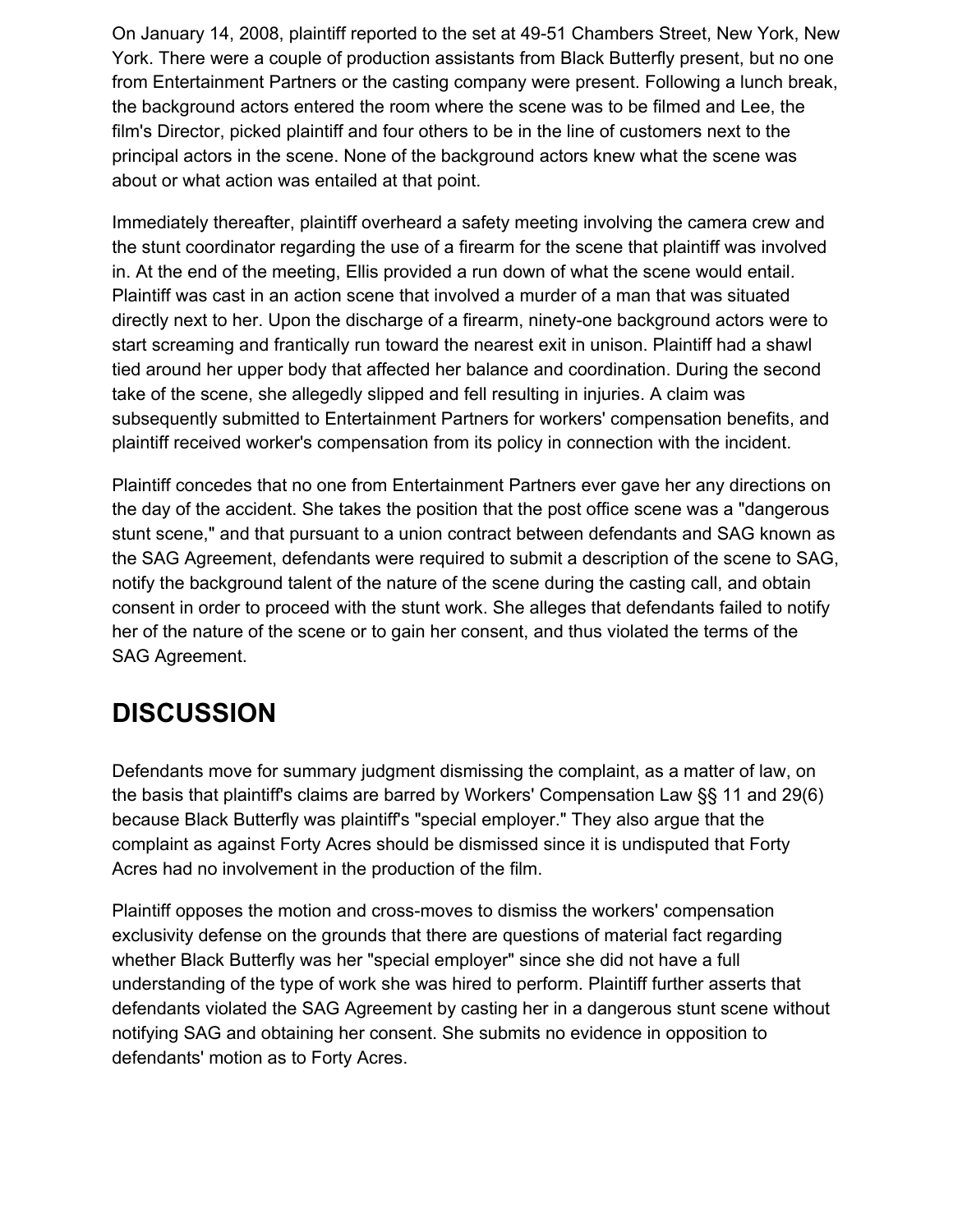# **A. Summary Judgment Standards**

Summary judgment is a drastic remedy that should be granted only if no triable issues of fact exist and the movant is entitled to judgment as a matter of law *(see Alvarez v Prospect Hosp.,* 68 NY2d 320, 324 [1986]; *Andre v Pomeroy,* 35 NY2d 361, 364 [1974]). The party moving for summary judgment must make a prima facie showing of entitlement to judgment as a matter of law, tendering sufficient evidence in admissible form demonstrating the absence of material issues of fact (see *Wlnegrad v New York Univ. Med. Ctr.,* 64 NY2d 851, 853 [1985]; CPLR 3212 [b]). A failure to make such a showing requires denial of the motion, regardless of the sufficiency of the opposing papers *(see Smalls v AJI Indus., Inc.,* 10 NY3d 733, 735 [2008]). Once a prima facie showing has been made, however, "the burden shifts to the nonmoving party to produce evidentiary proof in admissible form sufficient to establish the existence of material issues of fact that require a trial for resolution" *(Giuffrida v Citibank Corp.,* 100 NY2d 72, 81 [2003]; *see also Zuckerman v City of New* York, 49 NY2d 557, 562 [1980]; CPLR 3212 [b]).

When deciding a summary judgment motion, the Court's role is solely to determine if any triable issues exist, not to determine the merits of any such issues (see *Sillman v Twentieth Century-Fox Film Corp.,* 3 NY2d 395, 404 [1957]). The Court views the evidence in the light most favorable to the nonmoving party, and gives the nonmoving party the benefit of all reasonable inferences that can be drawn from the evidence (see *Negri v Stop & Shop, Inc.,* 65 NY2d 625, 626 [1985]). If there is any doubt as to the existence of a triable issue, summary judgment should be denied *(see Rotuba Extruders, Inc. v Ceppos,* 46 NY2d 223, 231 [1978]).

### **B. Workers' Compensation Law S 11 and 29(6)**

Workers' Compensation Law §§ 11 and 29(6) provide that workers' compensation is the exclusive remedy that a worker may obtain against an employer for losses suffered as a result of injuries sustained during the course of employment *(see Valenziano v Niki Trading Corp.,* 21 AD3d 818, 820 [1st Dept 2005]). It is well settled that a person may be deemed to have more than one employer for purposes of the Workers' Compensation Law — a "general employer" and a "special employer" *(see Thompson v Grumman Aerospace Corp.,* 78 NY2d 553, 557 [1991]). "[A] general employee of one employer may also be in the special employ of another, notwithstanding the general employer's responsibility for payment of wages and for maintaining workers' compensation and other employee benefits" *(id.).*

A "special employee" is defined as "one who is transferred for a limited time of whatever duration to the service of another" *(id.).* While the determination of an employee's status is usually a question of fact, "the determination of special employment status may be made as a matter of law where the particular, undisputed critical facts compel that conclusion and present no triable issue of fact" *(id.* at 557-58). "A key factor in determining whether a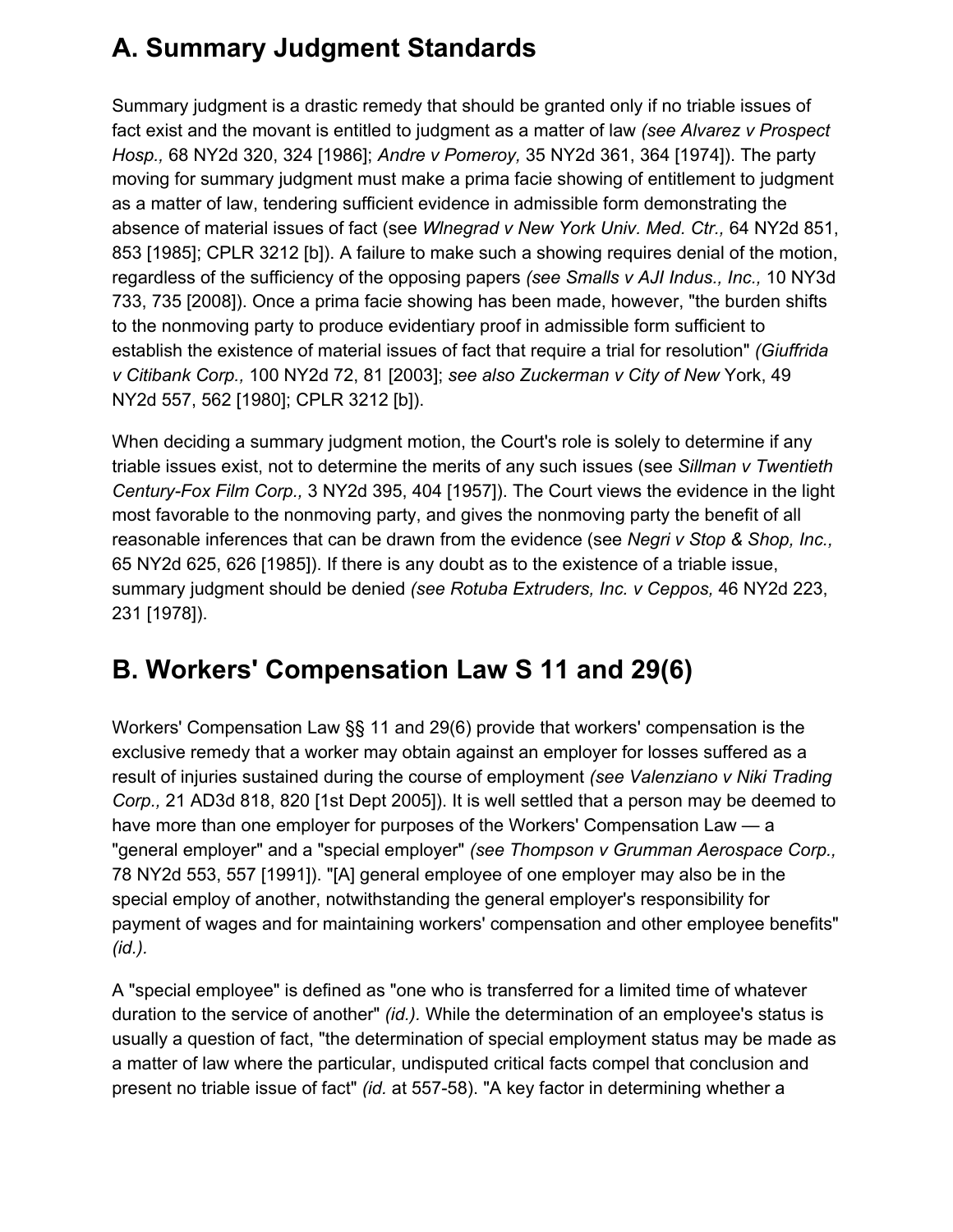special employment relationship exists is `who controls and directs the manner, details and ultimate result of the employee's work" *(Villanueva v Southeast Grand St. Guild Hons. Dev. Fund Co.,* 37 AD3d 155, 156 [1st Dept 2007] [quoting *Thompson,* 78 NY2d at 558]; *see also Suarez v Food Emporium,* 16 AD3d 152, 153 [1st Dept 2005]). "Other factors include `who is responsible for payment of wages and the furnishing of equipment, who has the right to discharge the employee, and whether the work being performed was in furtherance of the special employer's or general employer's business'" *(Franco v Kaled Mgt. Corp.,* 74 AD3d 1142, 1142-43 [2d Dept 2010] [quoting *Schramm v Cold Spring Harbor Lab.,* 17 AD3d 661, 662 [2d Dept 2005]).

The Court finds that defendants have prima facie established their entitlement to judgment as a matter of law under the exclusive remedy provisions of the Workers' Compensation Law. Defendants have made the requisite prima facie showing that Black Butterfly controlled and directed the manner, details and ultimate result of plaintiff's work on the film (see *Villanueva,* 37 AD3d at 156-57; *Gherghinoiu v ATCO Prop. & Mgt, Inc.,* 32 AD3d 314, 315 [1st Dept 2006]; *Maldonado v Canac Intern., Inc.,* 258 AD2d 415, 415 [1st Dept 1999]). The affidavits of Ellis and Kimmel, which are based upon their personal knowledge, establish that Black Butterfly was ultimately responsible for all hiring, supervision, and termination of all background talent for the film. Black Butterfly employees, in accordance with the Personnel Agreement, handled day-to-day supervision and the manner in which plaintiff performed her role as background talent. It is undisputed that no one from Entertainment Partners was ever present on the set, and that no one at Entertainment supervised or directed plaintiff regarding the film. Moreover, the Personnel Agreement itself expressly set forth Black Butterfly's status as plaintiff's special employer.

In opposition, plaintiff has failed to raise a triable issue of fact concerning her status as a special employee of Black Butterfly *(see Thompson,* 78 NY2d at 559; *Hill v Warner Bros., Inc.,* 277 AD2d 10, 10 [1st Dept 2000]). Plaintiff does not dispute that her work was ultimately controlled by Black Butterfly, and she has conceded that no one from Entertainment Partners was ever present on the set or gave her any directions on the day of the accident (see *Hill,* 277 AD2d at 10; *Gherghinoiu,* 32 AD3d at 315; *Villanueva,* 37 AD3d at 157; *Suarez,* 16 AD3d at 153-54).

The Court, moreover, is unpersuaded by plaintiff's argument that a special employee relationship cannot be established, as a matter of law, due to plaintiffs lack of a full understanding of the type of work she was hired to perform. Defendants' purported failure to submit a scene description to SAG or to obtain plaintiff's consent to cast her in a "dangerous stunt scene" as required by the SAG Agreement are immaterial to the issue of plaintiff's special employee status (see *Thompson,* 78 NY2d at 559 [contract between employers failed to raise question of fact as to plaintiff's special employee status where plaintiff was not a party to the contract and it did "not purport to define or resolve the issue of [plaintiff's] *special* employment status, generally or with respect to workers' compensation benefits or consequences"]; *Villanueva,* 37 AD3d at 156).